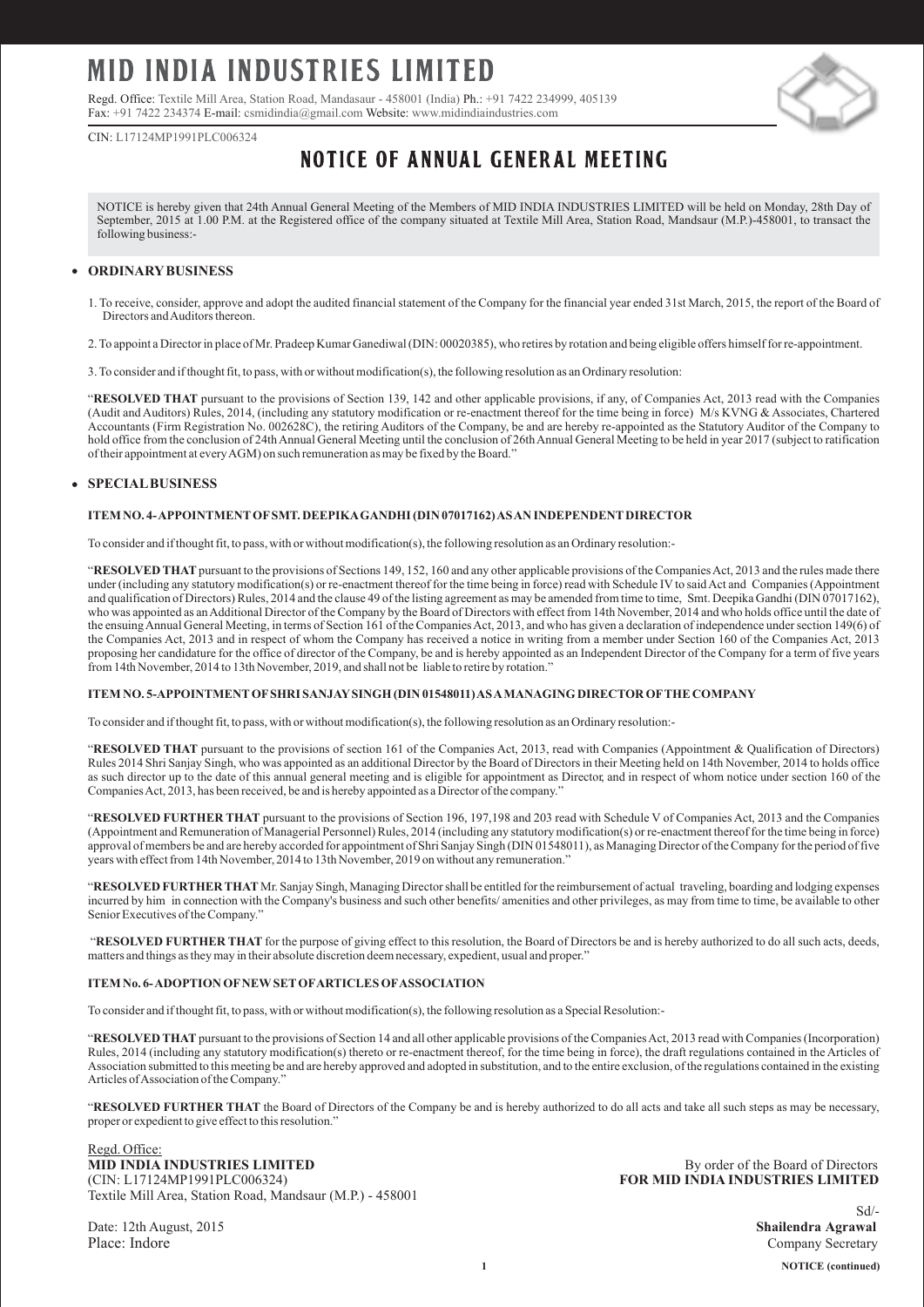#### **Notes**

- **A MEMBER ENTITLED TO ATTEND AND VOTE IS ENTITLED TO APPOINT A PROXY TO ATTEND AND VOTE ON A POLL, INSTEAD OF HIMSELF/HERSELF AND THE PROXY NEED NOT BE A MEMBER OF THE COMPANY. A PERSON CAN ACT AS PROXY ON BEHALF OF MEMBERS UPTO AND NOT EXCEEDING FIFTY AND HOLDING IN THE AGGREGATE NOT MORE THAN TEN PERCENT OF THE TOTAL SHARE CAPITALOFTHE COMPANY. FURTHER, AMEMBER HOLDING MORE THAN TEN PERCENT OFTHE TOTALSHARE CAPITALOF THE COMPANY CARRYING VOTING RIGHTS MAY APPOINT A SINGLE PERSON AS PROXY AND SUCH PERSON SHALL NOT ACT AS PROXY FOR ANY OTHER PERSON OR MEMBER. THE INSTRUMENTAPPOINTING PROXY MUST BE DEPOSITED AT THE REGISTERED OFFICE OFTHE COMPANYNOTLESS THAN 48 HOURS BEFORE THE COMMENCEMENTOFANNUALGENERALMEETING.**
- During the period beginning 24 hours before the time fixed for the commencement of the meeting and ending with the conclusion of the meeting, members would be entitled to inspect the proxies lodged, at any time during the business hours of the Company, provided not less than 3 days' written notice is given to the Company The Statement pursuant to Section 102(1) of the Companies Act, 2013 with respect to the special business set out in the Notice is annexed herewith.
- Pursuant to Provisions of Section 91 of the Companies Act, 2013, the Register of Members and share transfer book of the Company will remain closed during the period from Tuesday 22nd Day of September, 2015 to Monday 28th Day of September, 2015 (both days inclusive) for the purpose of 24th Annual General Meeting.
- The Securities and Exchange Board of India (SEBI) has mandated the submission of the Permanent Account Number (PAN) for transactions involving transfer of shares. Therefore, members holding shares in physical form are requested to furnish their PAN along with self attested photocopy of PAN card to the R& STA. Members holding shares in demat mode are requested to register the details of PAN with their DPs.
- Additional information pursuant to Clause 49 of the Listing Agreement with the stock exchanges in respect of the Directors seeking appointment/re-appointment at the AGM is furnished and forms a part of the Notice.
- Sections 101 and 136 of the Companies Act, 2013 read together with the rules made there under, permit the listed companies to send the notice of annual general meeting and the Annual Report, including financial statements, Board's Report, etc. by electronic mode. The Company is accordingly forwarding electronic copy of the Annual Report for 2015 to all the Members whose e-mail ids are registered with the Company/Depository Participants(s) for communication purposes unless any Member has requested for a hard copy of the same. For the Members who have not registered their e-mail address, physical copies of the Annual Report for 2015 is being sent in the permitted mode. Members who have not yet registered their e-mail id so far are requested to register the same with the Company (if shares are held in physical form) or Depository participant (if shares are held in demate mode). Members are also requested to intimate to the Company the changes, if any in their email address.
- Documents referred in the notice and the explanatory statement will be kept open for inspection by the members at the registered office of the Company on all working days (Monday to Friday) from 11.00 a.m. to 1.00 p.m. except holidays, up to the date of the ensuing annual general meeting.
- Pursuant to Section 72 of the Companies Act, 2013, members holding shares in physical form may file nomination in the prescribed Form SH-13 with the Company's share transfer agent. In respect of shares held in electronic form, the nomination form may be filed with the respective depository participant.
- In case of joint holders attending the Meeting, only such joint holder who is higher in the order of names will be entitled to vote.
- The Members are requested to:
	- a). Intimate changes, if any, in their registered addresses immediately.
	- b). Quote their ledger folio/DPID number in all their correspondence.
	- c). Hand over the enclosed attendance slip, duly signed in accordance with their specimen registered with the Company for admission to the meeting place.
- d). Bring their Annual Report and Attendance Slips with them at the AGM venue.
- e). Send their Email address to us for prompt communication and update the same with their Depository Participants to receive softcopy of the Annual Report of the Company.
- Corporate Members are requested to forward a Certified Copy of Board Resolution authorizing their representatives to attend and vote at the Annual General Meeting.
- Members may also note that Notice of this Annual General Meeting and the Annual Report for financial year 2014-15 will also be available for the Company's website i.e www.midindiaindustries.com
- Route map for the venue of Annual General meeting is enclosed with Report.
- The Members who still hold shares in physical form are advised to dematerialize their shareholding to avail the benefits of dematerialization, which include easy liquidity, since trading is permitted in dematerialized form only, electronic transfer, savings in stamp duty and elimination of any possibility of loss of documents and bad deliveries.
- Members are requested to send their queries relating to accounts and operations to the Company Secretary, if any at least 7 days in advance so that the information can be made available at the meeting.
- Members holding shares in the same name under different Ledger Folios are requested to apply for consolidation of such folio and send relevant share certificates to companies Registrar and Share Transfer Agent for doing their needful.
- Members are requested to contact the Registrar and Share Transfer Agent for all matter connected with Company's shares at Ankit Consultancy Private Limited, 60, Pardeshipura, Electronic Complex, Indore.
- The Company has designated an exclusive email ID csmidindia@gmail.com which would enable the members to post their grievances and monitor its redressal. Any member having any grievance may post the same to the said Email address for its quick redressal.
- The businesses as set out in the Notice may be transacted through electronic voting system and the Company shall provide a facility for voting by electronic means. In compliance with the provisions of section 108 of the Companies Act, 2013 read with Rule 20 of the Companies (Management and Administration) Rules, 2014 as amended by MCA vide its notification dated March 19, 2015, the company is pleased to offer the facility of "remote e-voting" (e-voting from a place other than venue of the AGM) as an alternative, to all its members to enable them to cast their votes electronically instead of casting their vote at the meeting. If a member has opted for remote e-voting, then he/she should not vote by physical ballot also and vice-versa. However, in case members cast their vote both via physical ballot and remote e-voting, then voting through electronic mode shall prevail and voting done by physical ballot shall be treated as invalid. For E-voting facility, the Company has entered in to an agreement with the NSDL for facilitating remote E-voting. The Procedure and instructions for E-voting is separately attached with this Notice.
- The Notice of the AGM of the Company, inter alia, including the process and manner of e-Voting process along with printed Attendance Slip and Proxy Form can be downloaded from the link https://www.evoting.nsdl.com or www.midindiaindustries.com and also being sent separately with this Notice. https://www.evoting.nsdl.com or www.midindiaindustries.com
- The voting rights of Shareholders shall be in proportion to their shares of the paid up equity shares capital of the Company as on Monday, 21st September, 2015, being the cut off date.
- Any person, who acquires shares of the Company and become member of the Company after dispatch of the notice and holding shares as on the cut-off date i.e. August 14, 2015, may obtain the login ID and password by sending a request at evoting@nsdl.co.in or csmidindia@gmail.com/ankit 4321@yahoo.com. However, If you are already registered with NSDL, for remote e-voting then you can use your existing user ID and password for casting your vote. If you forgot your password, you can reset your password by using "Forgot user Details/Password" option available on www.evoting.nsdl.com or contact NSDL at the following toll free no: 1800-222-990.
- In case of any queries, you may refer to the Frequently Asked Questions (FAQs) for members and e-voting user manual for members available at the Downloads sections of https://evoting.nsdl.com or contact NSDL at the following Telephone No. 022-2499 4600.
- Mr. L.N. Joshi, Practicing Company Secretary (Membership No. 5201) has been appointed as the scrutinizer to receive and scrutinize the completed ballot forms and votes casted electronically by the members in a fair and transparent manner.
- The Scrutinizer shall after scrutinizing the vote cast at the AGM (Poll) and through Remote E-Voting not later than three days conclusion of AGM, make and submit a consolidated scrutinizers report to the Chairman. The Results declared along with the consolidated scrutinizers report shall be placed on the website of the company and NSDL. The results shall simultaneously be communicated to the Stock Exchanges where the companies share are listed.
- The Resolutions shall be deemed to be passed on the date of the Meeting, i.e. 28th September, 2015 subject to receipt of the requisite number of votes in favor of the Resolutions.
- Relevant documents referred to in this Notice are open for inspection at the Registered office of the Company on all working days (except Saturdays) between 11.00 a.m. to 1.00 p.m. up to the date of ensuing annual general meeting.

#### Regd. Office: **MID INDIA INDUSTRIES LIMITED** By order of the Board of Directors

(CIN: L17124MP1991PLC006324) **FOR MID INDIA INDUSTRIES LIMITED** Textile Mill Area, Station Road, Mandsaur (M.P.) - 458001 Sd<sup>1</sup> Shailendra Agrawal<br>Date: 12th August, 2015 Date: 12th August, 2015 Place: Indore Company Secretary Company Secretary

**2 NOTICE (continued)**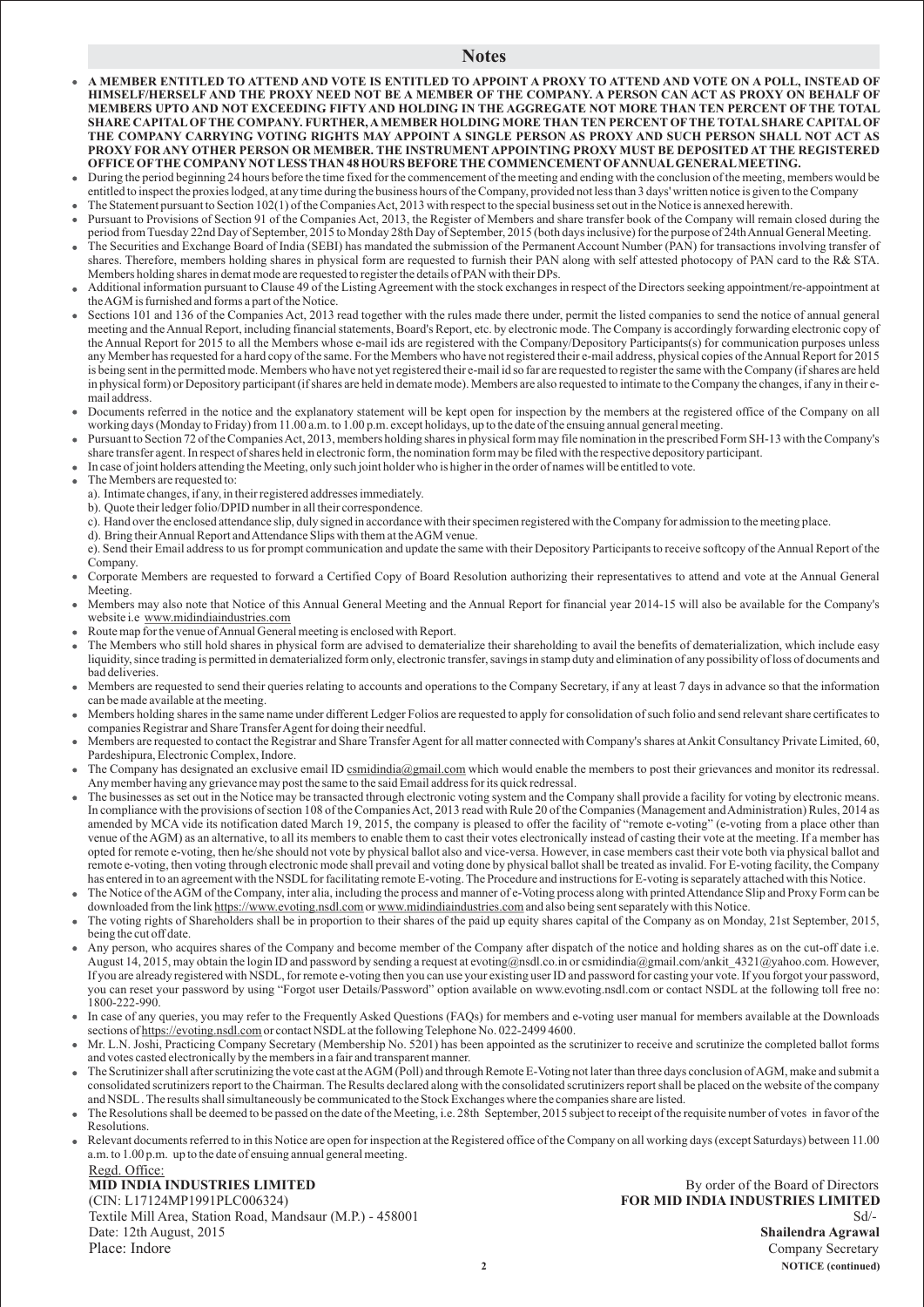## **Statement pursuant to Section 102(1) of the Companies Act, 2013**

#### **ITEM NO. 4-**

As per the provisions of section 149(1) of the Companies Act, 2013 read with Companies (Appointment and Qualification of Directors) Rules, 2014, and the Clause 49 of the Listing Agreement, which provides that the Company shall have at least one Women director in the Board. Therefore, the Board of directors at their meeting held on 14th November, 2014 has appointed Smt. Deepika Gandhi as an additional director pursuant to the provisions of section 161 of the Companies Act, 2013 to hold the office of the director till the date of this annual general meeting.

The Company has received notice in writing under the provisions of Section 160 of the Act, from the member along with the fee of Rupees one Lacs proposing the candidature of Smt. Deepika Gandhi for the office of Independent director to be appointed, as such under the provisions of Section 149 of the Act to hold office for a term of five years up to 13th November, 2019.

The brief profile of Smt. Deepika Gandhi is given in the notice convening the Annual General Meeting in separate Annexure.

Keeping in view of the experience and expertise of Smt. Deepika Gandhi the Board of Directors considers it desirable that the Company should avail her services and accordingly recommends the resolution as set out in item no. 4 for approval of the members.

Smt. Deepika Gandhi, being appointee is considered as interested in the resolution to the extent of the sitting fee or commission as may be paid to her. Except that none of the directors or Key Managerial Personnel (KMP) or their relatives are concerned or financially or otherwise interested in the Resolution.

#### **ITEM NO. 5-**

The Board of directors in their meeting held on 14th November, 2014 has appointed Shri Sanjay Singh as an additional director pursuant to the provisions of section 161 of the Companies Act, 2013 to hold the office of the director till the date of this annual general meeting.

The Company has received notice in writing under the provisions of Section 160 of the Act, from the member along with the fee of Rupees one Lacs proposing the candidature of Shri Sanjay Singh for the office of director. The brief profile of Shri Sanjay Singh is given in the notice convening the Annual General Meeting in separate Annexure

Further Pursuant to the Provisions of Section 203 of The Companies Act, 2013 read with Companies (Appointment and Remuneration of Managerial Personnel) Rules 2014 every listed company shall have the whole time key managerial personnel's consisting of Managing Director or Chief Executive Officer of Manager in their absence, a whole time Director; Chief Financial Officer (CFO); Company Secretary(CS). The Company had already appointed CFO & CS on Board, further to comply with the provisions of Section 203 of the Act, Board of Directors in their Board Meeting held on 14th November, 2014 appointed Shri Sanjay Singh Additional as well as a Managing Director of the Company Subject to approval of members in ensuing General Meeting. Board informed that Shri Sanjay Singh has expertise in International & Foreign Trade. He has more than 2 decades experience in Marketing. He played a vital role for expansion of business in various Domestic and Overseas projects. Board of Directors feels that his continuation on the Board with designation as a managing director will be highly beneficial to the company and recommend the adoption of the resolution proposed under this item. Accordingly, board proposed to appoint him as Managing Director w.e.f. 14th November, 2014 to 13th November, 2019 on without any remuneration and terms and conditions as mentioned in item No. 5 of notice.

Shri Sanjay Singh is eligible to be appointed as a Managing director under the provisions of section 196 of the Companies Act, 2013. The proposed resolution needs the approval of the members in terms of sections 196, 197 and 203 read with Schedule V and other applicable provisions of the Companies Act, 2013 and the Rules made there under (including any statutory modification(s) or re-enactment thereof, for the time being in force) for the appointment of Shri Sanjay Singh as a Managing Director of the Company on the terms and conditions as mentioned in resolution. The above may be treated as a written memorandum setting out the terms of appointment under section 190 of the Act.

Mr Sanjay Singh shall not be entitled to receive sitting fees for attending the meetings of the Board of the Directors or any committee thereof.

Other particulars pertaining to the Company, which are required to be disclosed as per schedule V and also clause 49 of listing agreement with the stock exchanges, are given in notice separately.

The Board recommends the Ordinary Resolution at Item No. 5 for approval of the members.

Save and except proposed appointee, none of the Directors or Key Managerial Personnel of the Company or their relatives is directly or indirectly concerned or financially or otherwise interested in the Resolution.

#### **ITEM NO. 6-**

The Articles of Association of the Company as currently in force was originally adopted when the Company was incorporated under the Companies Act, 1956 and further amendments were adopted from time to time, over the past several years. The references to specific sections of the Companies Act, 1956 in the existing Articles of Association may no longer be in conformity with the Companies Act, 2013.

With the introduction of the Companies Act, 2013, it is proposed to amend the existing Articles of Association to make it consistent with the provisions of the Companies Act, 2013 including Rules framed there under. In terms of section 14 of the Companies Act, 2013, the consent of the Members by way of Special Resolution is required for adoption of new set of Articles of Association of the Company.

A copy of the proposed set of new Articles of Association of the Company would be available for inspection at the Registered Office of the Company during the business hours on any working day, up to the date of the Annual General Meeting and during the Annual General Meeting. In addition, the proposed draft Articles of Association is also available on the Company's website for perusal by the Members.

The Board recommends the Special Resolution as set out at Item No.6 of the Notice for approval by the Members.

None of the Directors, Key Managerial Personnel of the Company and their relatives are, in any way, concerned or interested, financially or otherwise, in the Special Resolution as set out at Item No.6 of the Notice.

Regd. Office: **MID INDIA INDUSTRIES LIMITED** By order of the Board of Directors<br>
(CIN: L17124MP1991PLC006324) **BOR MID INDIA INDUSTRIES LIMITED** Textile Mill Area, Station Road, Mandsaur (M.P.) - 458001

**FOR MID INDIA INDUSTRIES LIMITED** 

Date: 12th August, 2015 **Shailendra Agrawal** Place: Indore Company Secretary Company Secretary

Sd/-